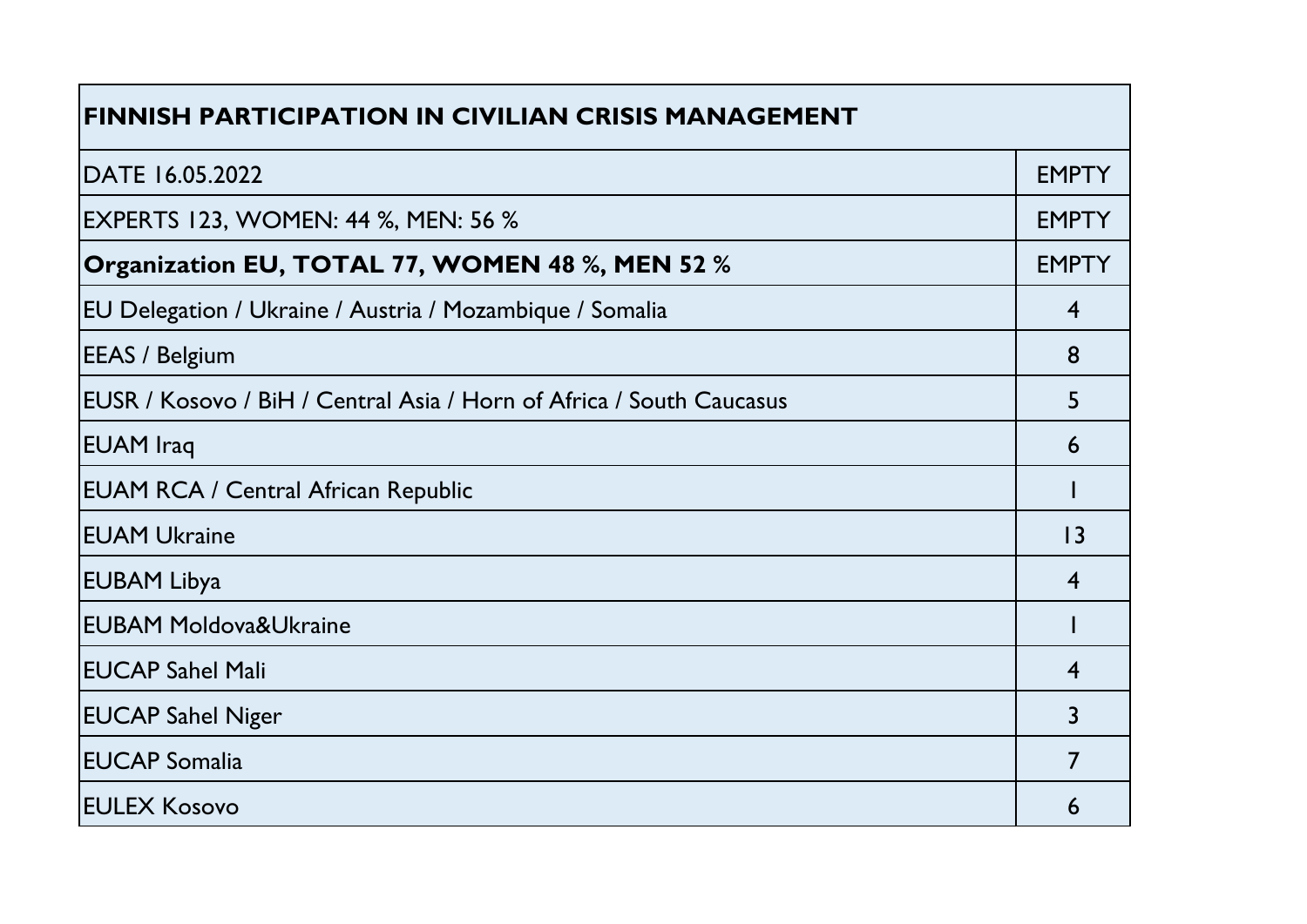| <b>EUMM Georgia</b>                               | 10             |
|---------------------------------------------------|----------------|
| <b>EUPOL COPPS / Palestinian Territories</b>      | 5              |
| <b>EMPTY</b>                                      | <b>EMPTY</b>   |
| Organization OSCE, TOTAL 16, WOMEN 25 %, MEN 75 % | <b>EMPTY</b>   |
| <b>OSCE Mission to Moldova</b>                    |                |
| OSCE Programme Office in Dushanbe / Tajikistan    |                |
| <b>OSCE Secretariat / Austria</b>                 | 3              |
| <b>OSCE SMM / Ukraine</b>                         | $\mathbf{1}$   |
| <b>EMPTY</b>                                      | <b>EMPTY</b>   |
| Organization UN, TOTAL 20, WOMEN 25 %, MEN 75 %   | <b>EMPTY</b>   |
| MINUSMA / Mali                                    | $\mathfrak{D}$ |
| UN Women / Lebanon                                |                |
| <b>UNFICYP / Cyprus</b>                           | 5              |
| UNMIK / Kosovo                                    |                |
| UNMISS / South Sudan                              | 8              |
| UNSOM / Somalia                                   | 3              |